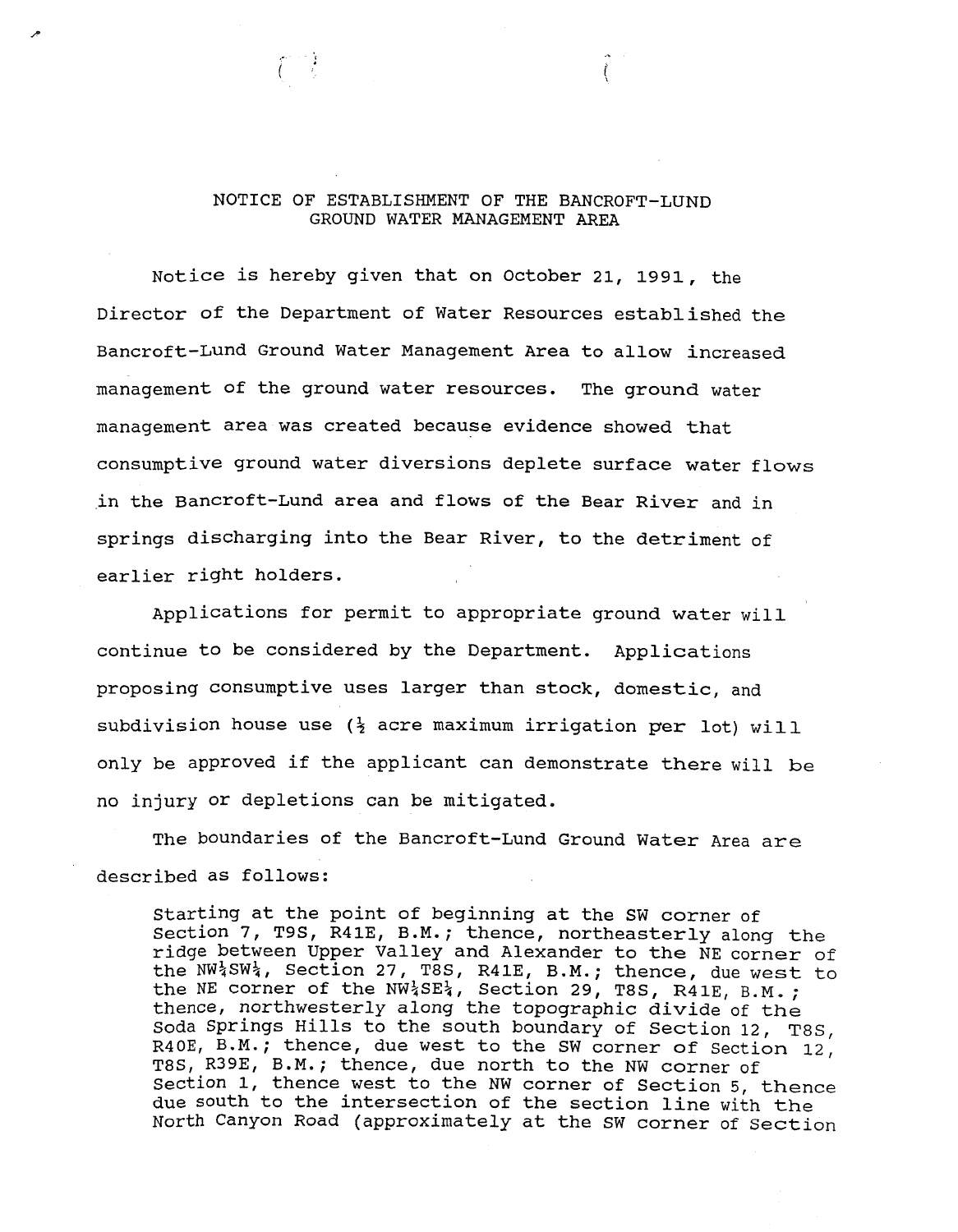17), all within T8S, R39E, B.M.; thence, up the North Canyon road to its intersection with the Bannock County-Caribou County line in the NE<sub>4</sub>, Section 26, T8S, R38E, B.M.; thence, southeasterly along the county line to the south boundary of section 36, T8S, R38E, B.M. ; thence due east along the Section 36, T8S, R38E, B.M.; thence due east along the<br>county line to the west boundary of Section 6, T9S, R39E,<br>B.M.; thence, due south along the county line to the SW B.M.; thence, due south along the county line to the SW corner of Section 7, T9S, R39E, B.M.; thence, southeasterly along the Fish Creek Range ridge to its intersection with the north boundary of Section 25, TlOS, R39E, **B.M.;** thence, east to the SW corner of Section 21, T10S, R40E, B.M.; thence, north to the intersection of the Bear River within the SW<sub>4</sub>NW<sub>4</sub> of Section 21. Thence, northeasterly along the west boundary of the Bear River to the center of Section 18, T9S, R41E, B.M. thence, northwest to point of beginning.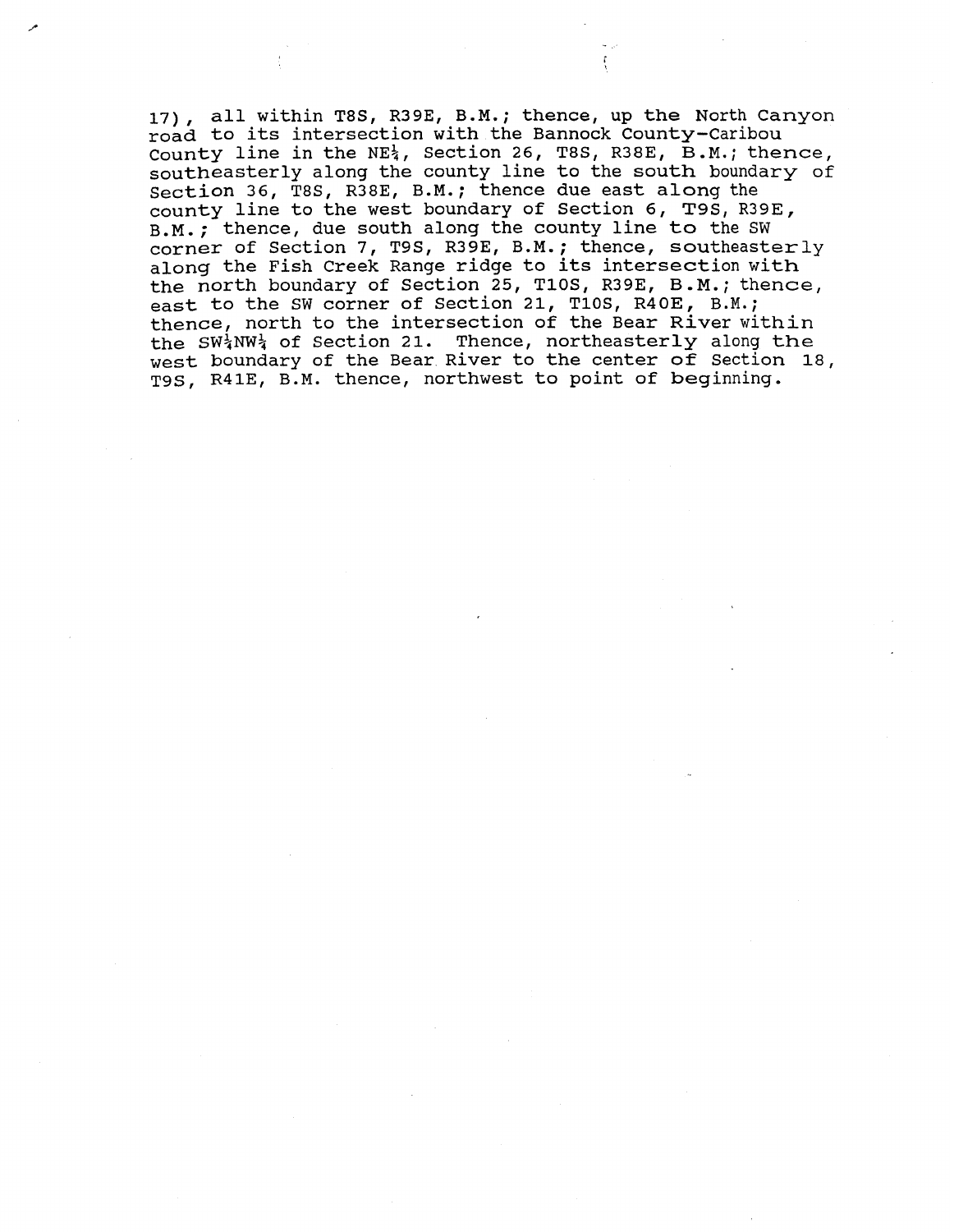

Attachment No. 1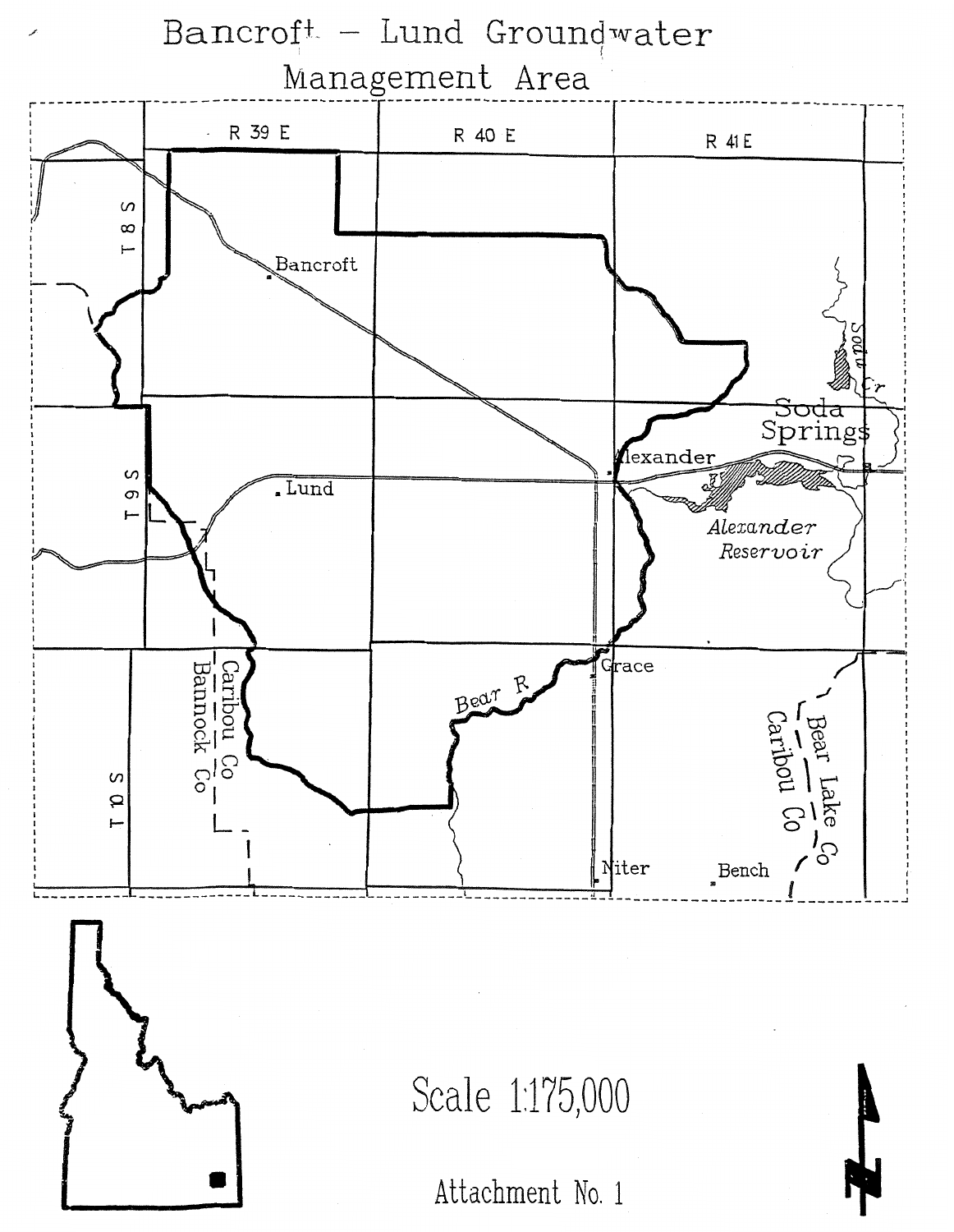## **BEFORE THE DIRECTOR OF THE DEPARTMENT OF WATER RESOURCES**

### **OF THE**

## **STATE OF IDAHO**

# **IN THE MATTER OF DESIGNATING**  $\overrightarrow{D}$  **1 THE BANCROFT-LUND GROUND WATER** ) **MANAGEMENT AREA 1**

**ORDER** 

This matter having come before the Director of the Idaho Department of Water Resources as a result of concern over the effect of additional ground water pumping on the availability of water to existing wells and senior water rights from the Bear River drainage, the Director Finds, Concludes and Orders as follows:

### **FINDINGS** OF **FACT**

**1.** The Director of the Department of Water Resources has the responsibility to administer the use of ground water in the state of Idaho to protect prior surface and ground water rights and yet allow full economic development of the resource in the public interest.

**2.** There is an interrelationship between ground water levels in an area between Bancroft and Grace, Idaho, sometimes referred to as the Bancroft-Lund area and flows of the Bear River and in springs discharging into the Bear River. Diversion of ground water from wells can deplete the surface water flow in springs and the Bear River. New ground water uses can also deplete available supplies for other ground water users.

**3.** There are a number of Applications for Permit to Appropriate Water pending before the Department which propose additional consumptive uses of ground water within the Bancroft-Lund area.

4. 1njury will occur to prior surface and ground water rights if the flows of streams, rivers and ground water underflow in the Bancroft-Lund area are reduced by junior priority ground water diversions.

## **CONCLUSIONS OF LAW**

**1.** conditions in the Bancroft-Lund area are approaching the conditions of a critical ground water area. The reduction of surface water flow and unavailability of ground water to owners of certain wells are the basis for this conclusion.

**2.** Section 42-226, Idaho Code, declares all ground waters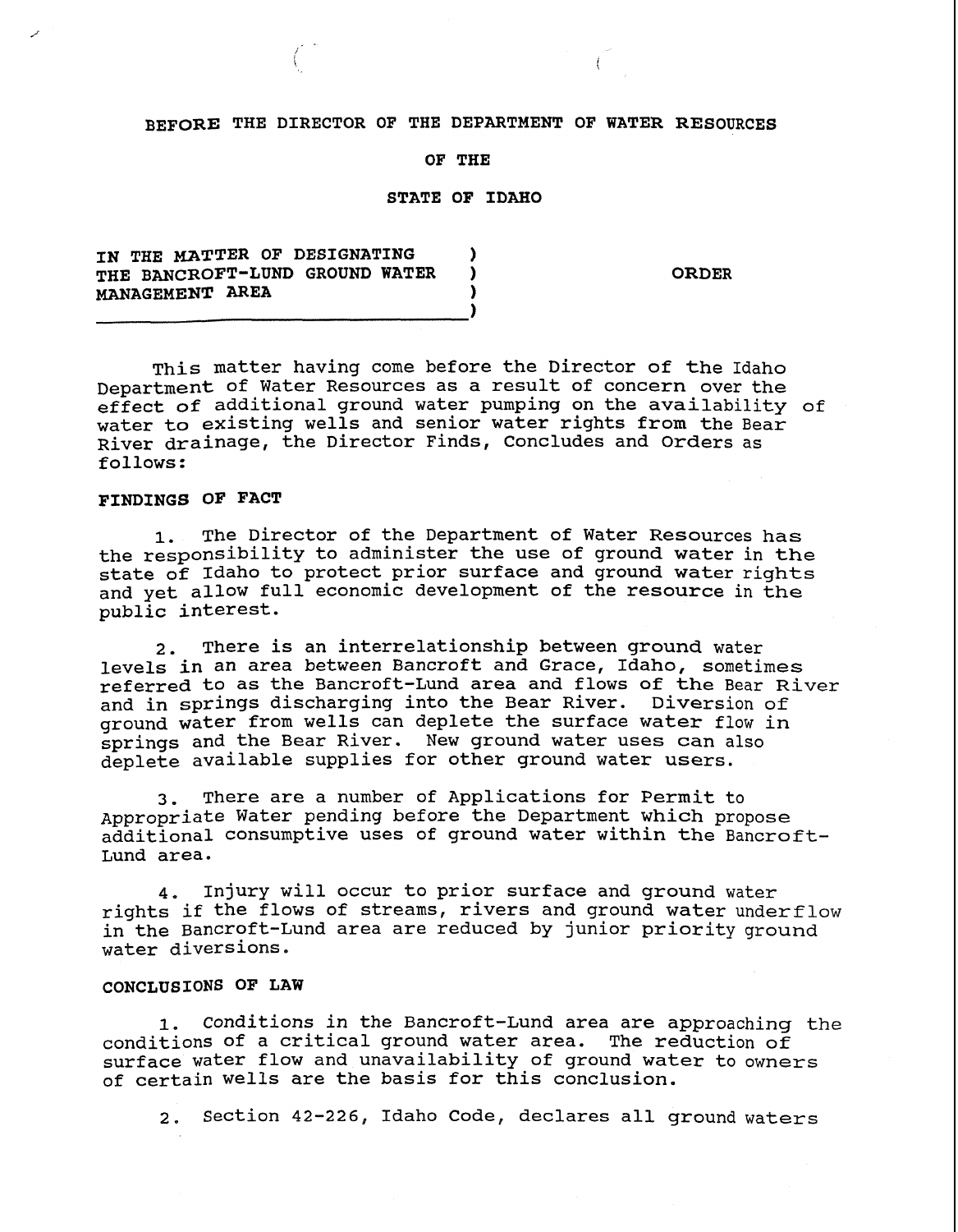to be the property of the state, whose duty it is to supervise the appropriation and allotment of the same. One of the goals is to assure that early appropriations of ground water are protected in the maintenance of reasonable ground water pumping levels.

3. In order to determine whether withdrawals from the existing and proposed wells will have an adverse impact on prior water rights diverted from surface water and/or ground water, the construction and use of additional wells in the area must be monitored and controlled.

4. Section 42-233b, Idaho Code, authorizes the Director of the Idaho Department of Water Resources to designate "ground water management areas" to allow increased management of the ground water resources. Water users may be required to gather diversion data and report withdrawals of ground water. Withdrawal of water may also be curtailed on the basis of priority if the supply is insufficient to satisfy water right demands.

5. The Director of the Department of Water Resources should designate a ground water management area for geographic area near Bancroft and Grace, Idaho.

#### **ORDER**

NOW, THEREFORE IT IS HEREBY ORDERED that the following described area be included within and designated as the "Bancroft-Lund Ground water Management Area" pursuant to the provisions of Section 42-233b, Idaho Code:

starting at the point of beginning at the SW corner of section 7, T9S, R41E, B.M. Thence, northeasterly along **the**  ridge between Upper Valley and Alexander to the NE corner of the NW+SW+, Section 27, T8S, R41E, B.M. Thence, due west to the NE corner of the  $NW_3^1SE_3^1$ , Section 29, T8S, R41E, B.M. Thence, northwesterly along the topographic divide of the Soda Springs Hills to the south boundary of Section 12, **T8S,**  R40E, B.M. Thence, due west to the SW corner of Section 12, T8S, R39E, B.M. Thence, due north to the NW corner of section 1, thence west to the **NW** corner of Section 5, thence due south to the intersection of the section line with the North Canyon Road (approximately at the SW corner of Section 17), all within T8S, R39E, B.M. Thence, up the North Canyon Road to its intersection with the Bannock County-Caribou County line in the  $NE_{4}^{1}$ , Section 26, T8S, R38E, B.M. Thence, southeasterly along the county line to the south boundary of section 36, T8S, R38E, B.M. Thence, due east along the county line to the west boundary of Section 6, T9S, R39E, B.M. Thence, due south along the county line to the SW corner of Section 7, T9S, R39E, B.M. Thence, southeasterly along the Fish Creek Range ridge to its intersection with the north boundary of Section 25, TlOS, R39E, B.M. Thence, east to the SW corner of Section 21, TlOS, R40E, B.M.